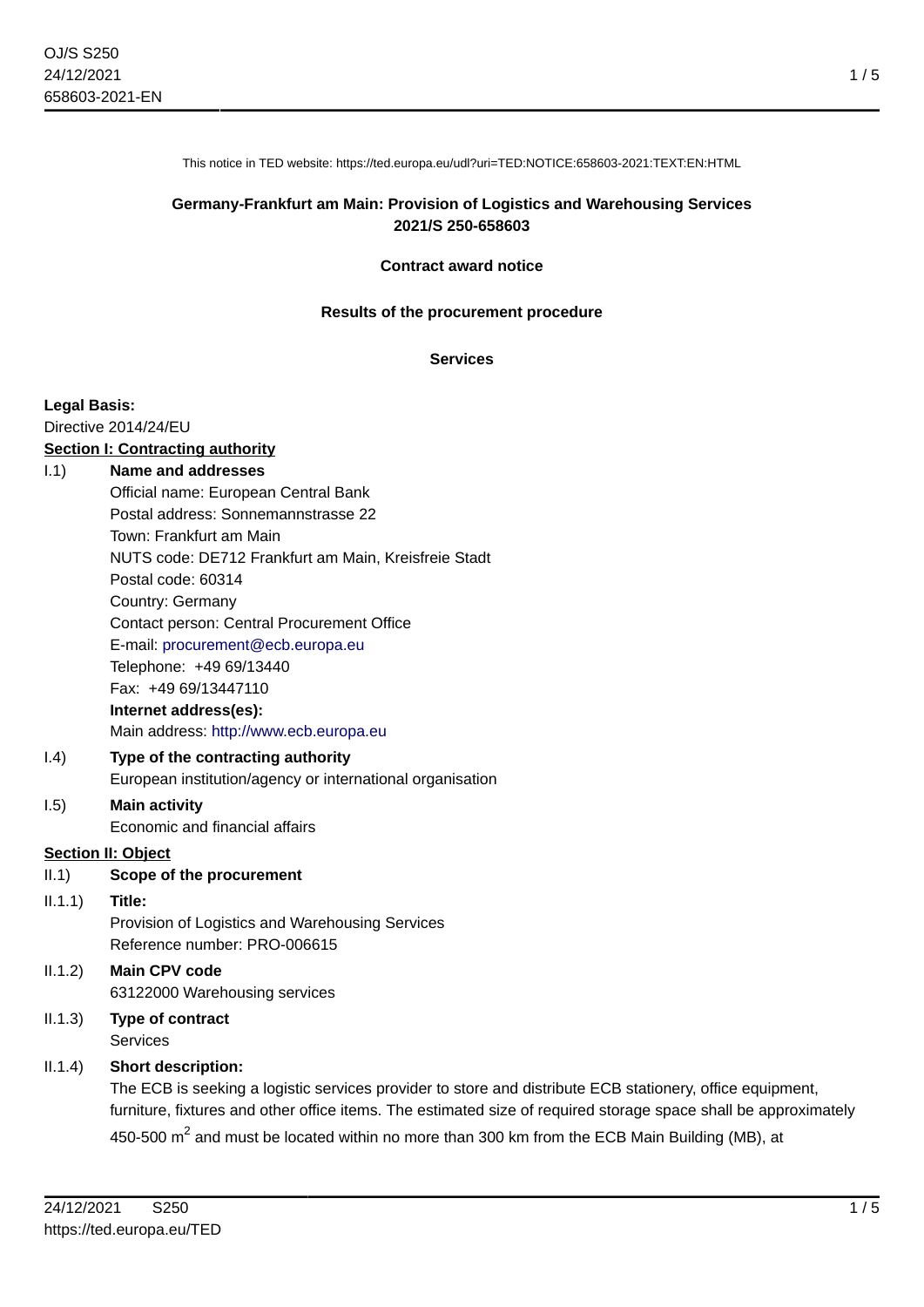Sonnemannstrasse 22, 60314 Frankfurt am Main. Upon request, the provider shall deliver goods to and from the warehouse and special machinery may be necessary for heavy/oversized goods.

### II.1.6) **Information about lots**

This contract is divided into lots: no

II.1.7) **Total value of the procurement (excluding VAT)**

Value excluding VAT: 720 000.00 EUR

II.2) **Description**

# II.2.2) **Additional CPV code(s)**

63120000 Storage and warehousing services 60100000 Road transport services

#### II.2.3) **Place of performance** NUTS code: DE7 Hessen

## II.2.4) **Description of the procurement:**

The required storage space shall be approximately 450-500  $m^2$  and must be located within no more than 300 km from the ECB Main Building in Frankfurt am Main. The ECB intends to award a contract for duration of four years with a possibility of extension for two further years (six years in total). The envisaged contract start date is December 2021.

The logistics service provider shall store, handle and maintain standard goods such as stationery, paper documents, office supplies, ECB branded merchandise, gifts and giveaways, furniture parts etc. and nonstandard goods and equipment such as fragile items, architectural models, glass and constructions equipment, furniture parts. The handling of these non-standard goods might require special equipment (e.g. electro lifter for heavy weight items and over-sized goods) as some of these goods are very heavy i.e. up to 2-3 tons. The supplier shall also be able to maintain stock and delivery to the ECB and return deliveries to other ECB suppliers/contractors whenever necessary and therefore is expected to act as an interface with other ECB suppliers. The ECB's suppliers for the standard goods shall deliver the goods directly to the storage warehouse of the service provider. Such goods are then delivered by the storage warehouse provider to the ECB's logistics Centre or an alternative location in the Rhine-Main area upon request by the ECB.

# II.2.5) **Award criteria**

Quality criterion - Name: Company organisational structure, i.e. process workflow, delivery times upon receipt of storage/delivery requests, inventory management processes and complaint handling / Weighting: 10 Quality criterion - Name: Description of the size, capacity and quality of the offered storage area, including location and accessibility plan / Weighting: 20

Quality criterion - Name: Description of the safety and security measures at the storage area, including fire protection, theft protection / Weighting: 10

Quality criterion - Name: Availability and description of machinery (standard and special) for goods storage and handling, especially the fragile and heavy non-standard goods / Weighting: 5

Quality criterion - Name: Environmental aspects / Weighting: 5

Price - Weighting: 50

# II.2.11) **Information about options**

Options: no

# II.2.13) **Information about European Union funds** The procurement is related to a project and/or programme financed by European Union funds: no

# II.2.14) **Additional information**

# **Section IV: Procedure**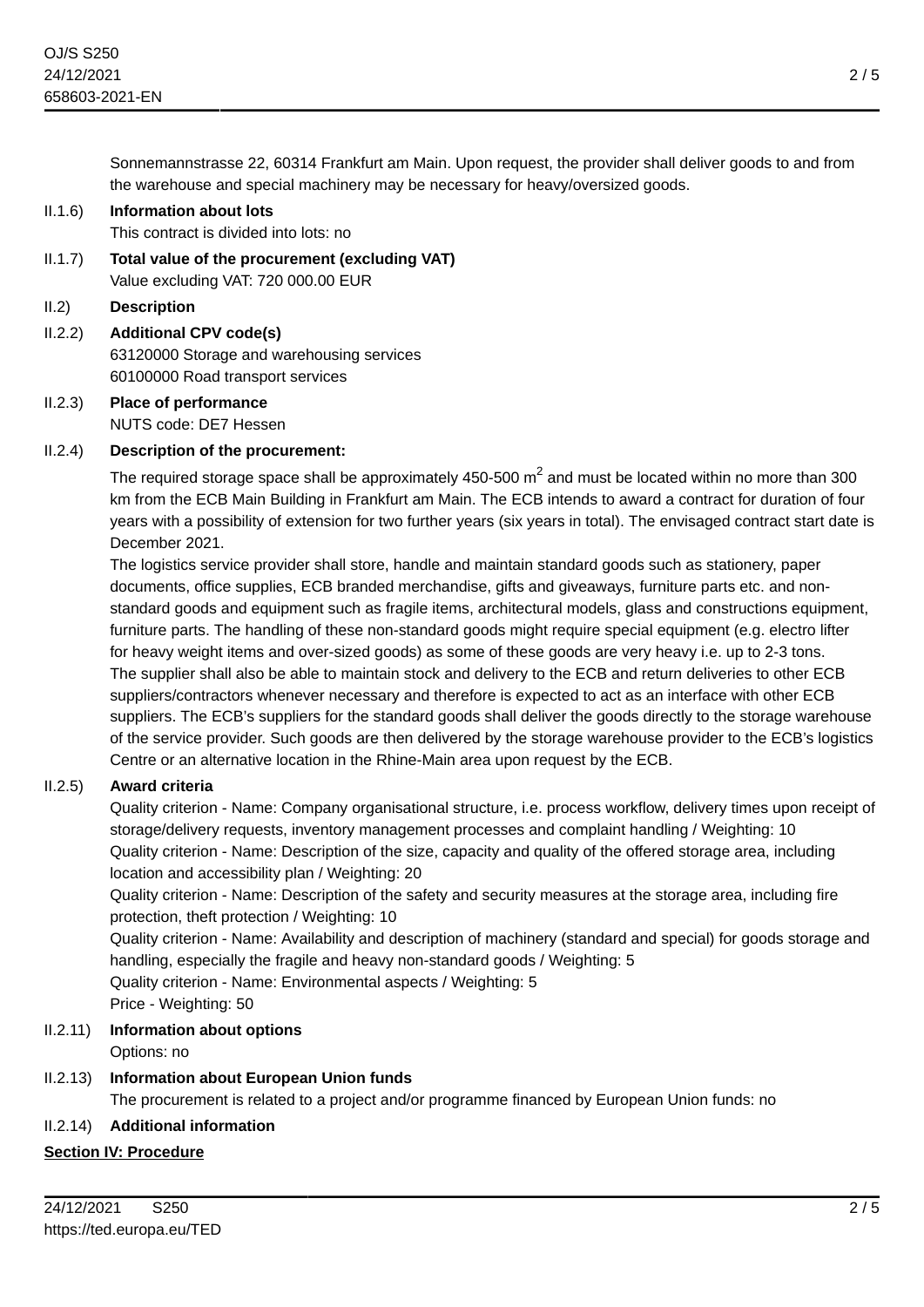#### IV.1) **Description**

### IV.1.1) **Type of procedure** Open procedure

- IV.1.3) **Information about a framework agreement or a dynamic purchasing system** The procurement involves the establishment of a framework agreement
- IV.1.8) **Information about the Government Procurement Agreement (GPA)** The procurement is covered by the Government Procurement Agreement: no

### IV.2) **Administrative information**

- IV.2.1) **Previous publication concerning this procedure** Notice number in the OJ S: [2021/S 179-464907](https://ted.europa.eu/udl?uri=TED:NOTICE:464907-2021:TEXT:EN:HTML)
- IV.2.8) **Information about termination of dynamic purchasing system**
- IV.2.9) **Information about termination of call for competition in the form of a prior information notice**

## **Section V: Award of contract**

### **Contract No:** 1

### **Title:**

Provision of Logistics and Warehousing Services

A contract/lot is awarded: yes

#### V.2) **Award of contract**

V.2.1) **Date of conclusion of the contract:** 06/12/2021

# V.2.2) **Information about tenders** Number of tenders received: 2 Number of tenders received from SMEs: 2 The contract has been awarded to a group of economic operators: no

# V.2.3) **Name and address of the contractor**

Official name: L5 Fulfillment Solutions GmbH Postal address: Sterker Heide 1 Town: Wallhausen NUTS code: DEB Rheinland-Pfalz Postal code: 55595 Country: Germany The contractor is an SME: yes

# V.2.4) **Information on value of the contract/lot (excluding VAT)** Initial estimated total value of the contract/lot: 720 000.00 EUR Total value of the contract/lot: 720 000.00 EUR

### V.2.5) **Information about subcontracting**

### **Section VI: Complementary information**

### VI.3) **Additional information:**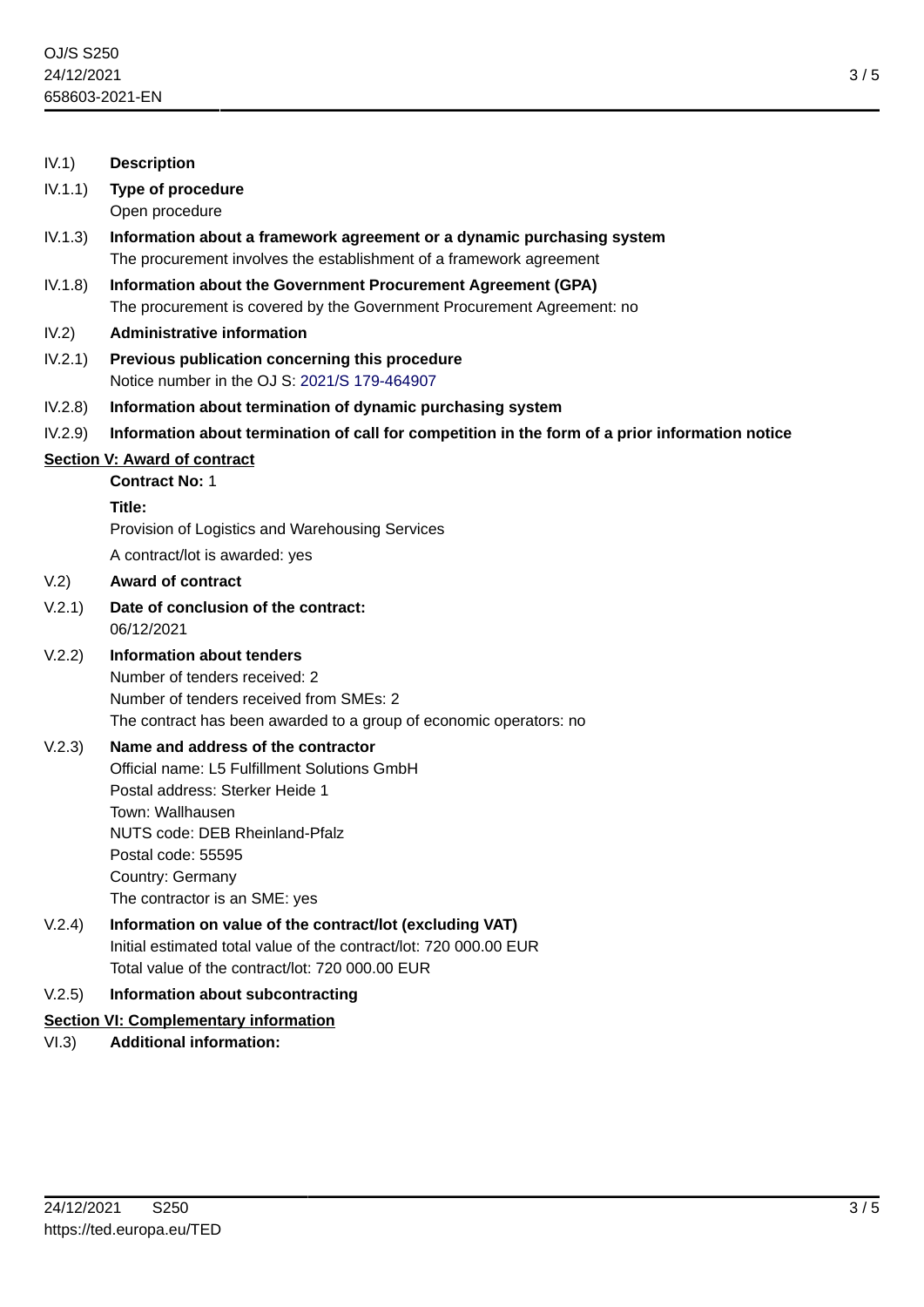This tender procedure is conducted via the ECB's electronic tendering system (e-tendering) which can be accessed via the following internet address:

## <http://www.ecb.europa.eu/ecb/jobsproc/sourcing/html/index.en.html>

If you have not used the ECB's electronic tendering system before, you need to register via the above link (click on 'Register'). Subsequently to the registration, you will receive an automated notification with your user credentials to log in (click on 'Login') and to access the tender documentation. Please note that:

— A registration to the above system is only required once and you can reuse your user credentials in all future procedures of the ECB which are conducted via the above system. Therefore, please keep your user credentials for the future;

— In case you should have participated in previous ECB tender procedure(s) in the past which were conducted via the ECB's prior online system, you nevertheless need to register once to the ECB's electronic tendering system under the above address;

— Your mere registration does not constitute a tender. You must submit your tender via the ECB's electronic tendering system as further instructed in the tender documentation.

The system reference number for the above procurement is: RFx RFX-PT-2021-000062: PRO-006615- Warehousing services

To download the tender documents, log on to the ECB's electronic tendering system with your login and password. Expand the field 'Public Tenders – Upcoming Events'. Click on 'Click to request an invitation to this event' for the above procedure and close the new window which opens. Once the request is completed (this can take a few minutes), the status of the participation request will change to 'Invited' and the RFx documentation will be accessible via the RFx tab.

Under the above link you also find user guides for detailed information on how to use the system and contact details for technical support.

Should you require technical help when using the system, please contact the ECB's technical support .team at [sourcing.support@ecb.europa.eu](mailto:sourcing.support@ecb.europa.eu) by quoting the reference number and the problem experienced. Any other queries relating to this procurement procedure and the content of the procurement documentation shall be submitted as message via the ECB's e-tendering system (under the tab 'Discussion'). The ECB endeavors to answer all queries as quickly as possible but cannot guarantee a minimum time response. The ECB shall not be bound to reply to queries received less than seven calendar days before the time-limit for the submission of tenders.

The tender procedure shall be open on equal terms to all natural or legal persons resident or located in the European Union and to all natural and legal persons resident or located in a country which has ratified the World Trade Organization Agreement on Government Procurement or has concluded with the European Union a bilateral agreement on procurement under the conditions laid down in the said agreements.

The tender procedure is conducted in accordance with ECB Decision 2016/2 laying down the Rules on Procurement (as amended), available on the ECB website at [https://www.ecb.europa.eu/ecb/legal/1001/](https://www.ecb.europa.eu/ecb/legal/1001/procurement/html/index.en.html) [procurement/html/index.en.html](https://www.ecb.europa.eu/ecb/legal/1001/procurement/html/index.en.html)

# VI.4) **Procedures for review**

# VI.4.1) **Review body**